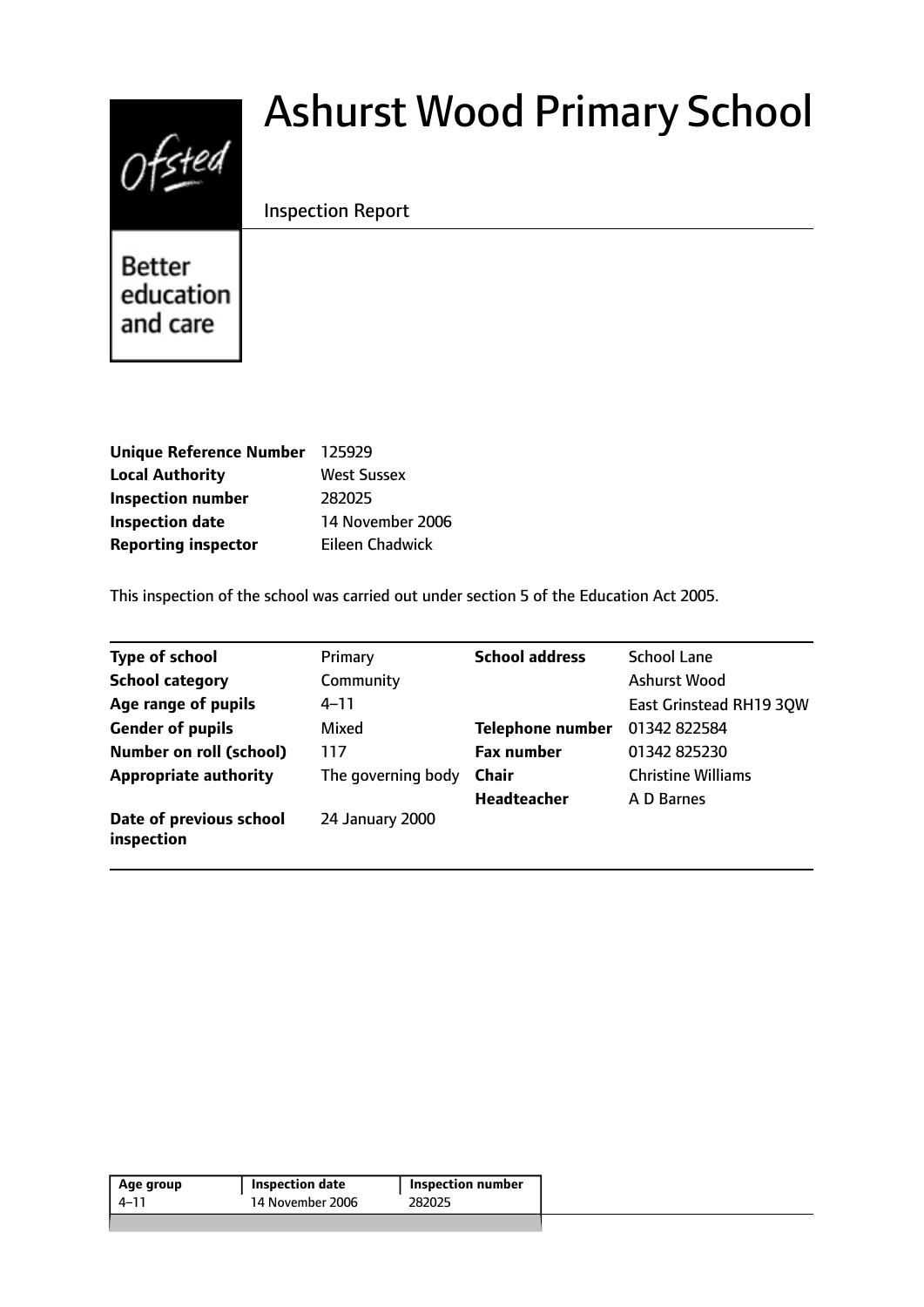© Crown copyright 2006

Website: www.ofsted.gov.uk

This document may be reproduced in whole or in part for non-commercial educational purposes, provided that the information quoted is reproduced without adaptation and the source and date of publication are stated.

Further copies of this report are obtainable from the school. Under the Education Act 2005, the school must provide a copy of this report free of charge to certain categories of people. A charge not exceeding the full cost of reproduction may be made for any other copies supplied.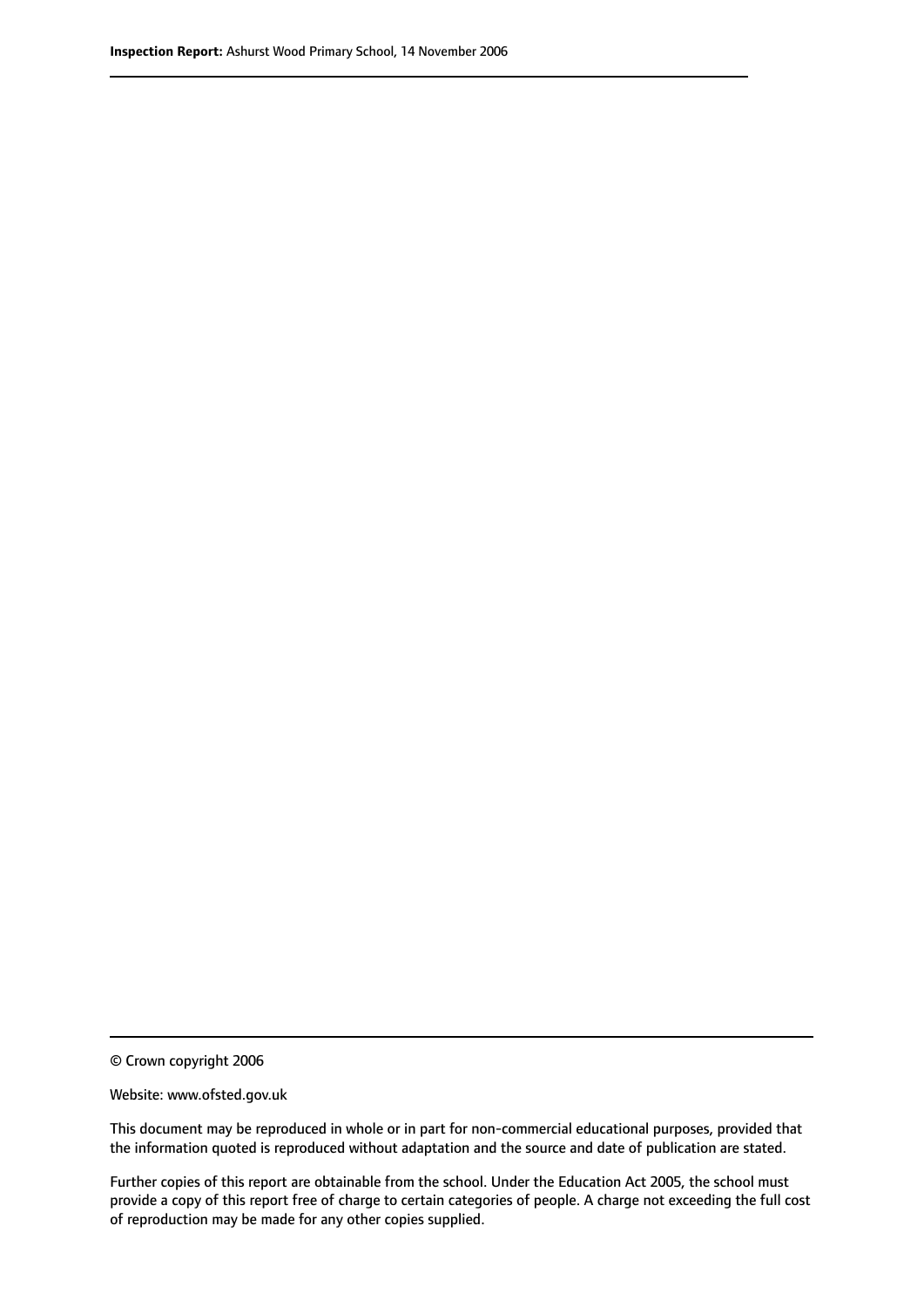# **Introduction**

The inspection was carried out by two Additional Inspectors.

## **Description of the school**

Ashurst Wood is a below-average-sized primary school where the proportion of pupils eligible for free school meals is below average. The number of pupils with learning difficulties and disabilities is average. The proportion of pupils joining the school other than at the usual time is above average and a significant proportion of these pupils have learning difficulties. Pupils' overall attainment on entry to the school is average. The school has recently won a national award for its international links.

#### **Key for inspection grades**

| Grade 1 | Outstanding  |
|---------|--------------|
| Grade 2 | Good         |
| Grade 3 | Satisfactory |
| Grade 4 | Inadequate   |
|         |              |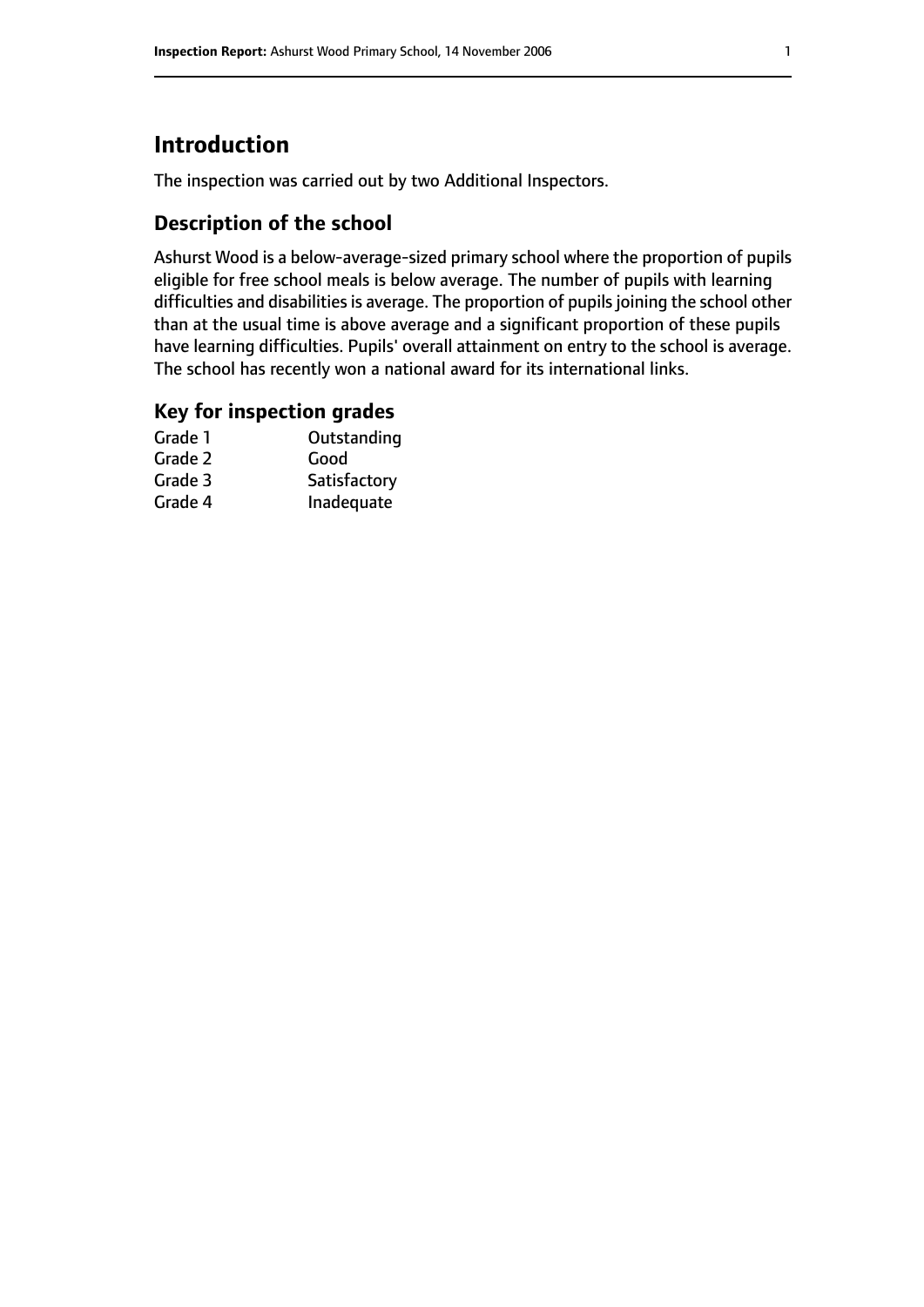# **Overall effectiveness of the school**

#### **Grade: 3**

The school's effectiveness is satisfactory. Pupils reach broadly average standards and achievement is satisfactory. The school has accurately identified its strengths and areas for improvement, although its view of its own effectiveness is generous because it does not give enough weight to pupils' achievements. Leadership and management are satisfactory. Strong pastoral leadership promotes pupils' good personal development, well-being and behaviour. School leaders are taking effective action to make sure the drop in standards caused by a period of staffing disruption last year does not happen again.

The quality of teaching is satisfactory. By the time children start Year 1, standards meet expectations, except for writing. Children's progress in the Reception class slows in writing because basic skills, including spelling and handwriting, are not taught well enough. Pupils' steadier progress in the rest of the school leads to broadly average standards in English and mathematics by Years 2 and 6, although, in Year 2, standards in writing remain below average because of continuing weaknesses in spelling and handwriting. There is little extended writing for more capable pupils by Year 2 and this limits their progress. Whilst the teaching of writing skills is satisfactory in Years 1 and 2, this is not sufficient to make sure pupils catch up from their earlier underachievement. By Year 6, pupils write fluently for a range of purposes, although lower-attaining pupils still have some difficulty with spelling.

Teaching methods make learning interesting and enjoyable. However, when teachers teach the whole class together, the work for lower-attaining pupils is sometimes too hard. This prevents them learning as much as they should. The satisfactory curriculum gives pupils good opportunities to take part in out-of- school activities, including sport. High quality international links enable pupils to learn about the world and how other people live. The school corresponds regularly with schools in America and Jamaica. The school's provision for information and communication technology (ICT) is good. Teachers use computers well to support pupils in their learning. Pupils are helped to be healthy and physically active through a strong emphasis on these areas.

Pupils are well cared for and kept safe. Relationships are good and the strong family ethos of the school helps pupils to feel secure. The school's systems for checking pupils' achievements are satisfactory, although recording systems are cumbersome. This prevents school leaders and staff readily evaluating pupils' progress through the school and gets in the way of them evaluating the extent of any improvements. Assessment systems have been improved this year for Reception children. However, past faults in the system caused senior leaders to miss weaknesses in children's progress and as a result these were not tackled quickly enough.

#### **What the school should do to improve further**

• Improve standards in writing for pupils in Reception to Year 2 by more rigorous teaching of basics and improving the level of challenge for more- capable pupils.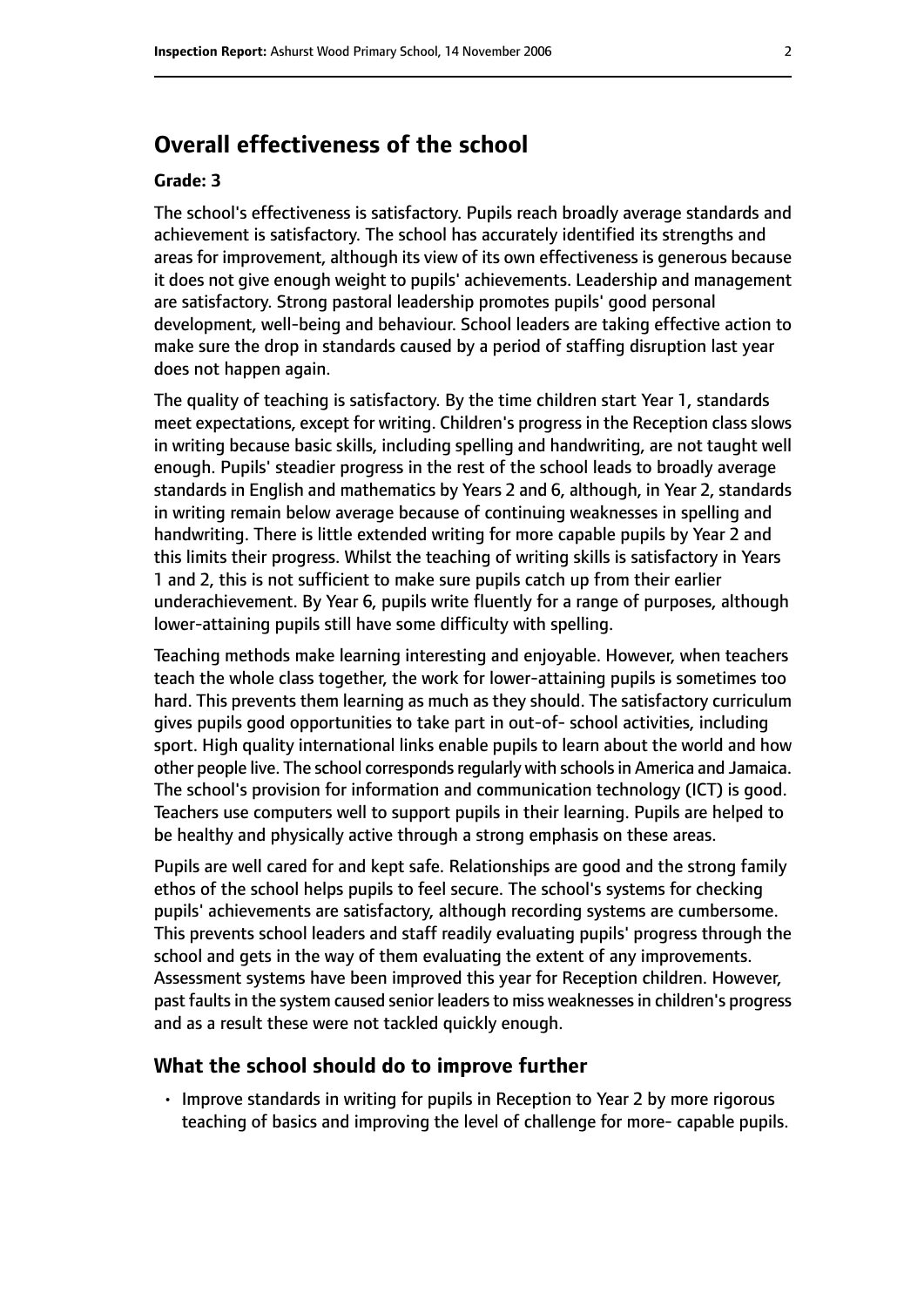- Provide assessment records which show standards and progress in each class and across classes so better checks can be made on pupils' progress.
- Improve the quality of teaching by matching lower-attaining pupils' work more closely to their needs when the whole class is taught together.

# **Achievement and standards**

#### **Grade: 3**

Pupils' achievement is satisfactory. Children's attainment on entry to Reception is in line with expectations and, by Year 6, they reach average standards in English and mathematics.

By the end of Reception, most children reach the standards expected, except in writing, where standards are below average because weaknesses in teaching basic spelling and letter formation prevent children making a better start. In other areas of learning, children's progress is satisfactory. Lower-attaining Year 1 pupils' progress sometimes slows because their reading books are too hard or easy.

Standards in Year 2 are average in reading and mathematics but below average in writing. This is because of the weaknesses that pupils start with in Year 1 and the fact that the more-capable pupils do not get enough opportunities to write longer pieces and so practise their skills more. Pupils' progress in Years 3 to 6 is satisfactory and in the last few years, standards in English and mathematics have been broadly average. However, in 2006 national tests, the school's own assessments indicated more-capable pupils in Year 6 did not achieve well enough in English, especially in writing. The school responded to this by making sure that teaching paid closer attention to improving spelling and extended writing opportunities. This is raising achievement, especially for more-capable pupils, and is helping pupils to make up some lost ground.

Pupils with learning difficulties achieve satisfactorily. There is some good extra support through catch-up programmes in literacy and numeracy but lower attainers' progress occasionally slows in literacy and numeracy lessons when work is too hard. Targets are challenging for English but too modest for mathematics, with not enough expected of the higher-attaining pupils.

# **Personal development and well-being**

#### **Grade: 2**

The pupils behave well in class and around the school and relate well to each other. They work and play together safely and say they feel secure in school. Pupils gain good understanding of healthy lifestyles through the school's provision for sport and for teaching them about nutrition. Pupils enjoy school. Pupils' spiritual, moral, social and cultural development is good. Pupils develop a good understanding of Christianity and other world faiths. The school council is well organised and provides good opportunities for pupils to contribute to decision making in school. Pupils make a good contribution to the community through fundraising. Particularly impressive is the way they entertain elderly village residents during harvest celebrations. On these occasions,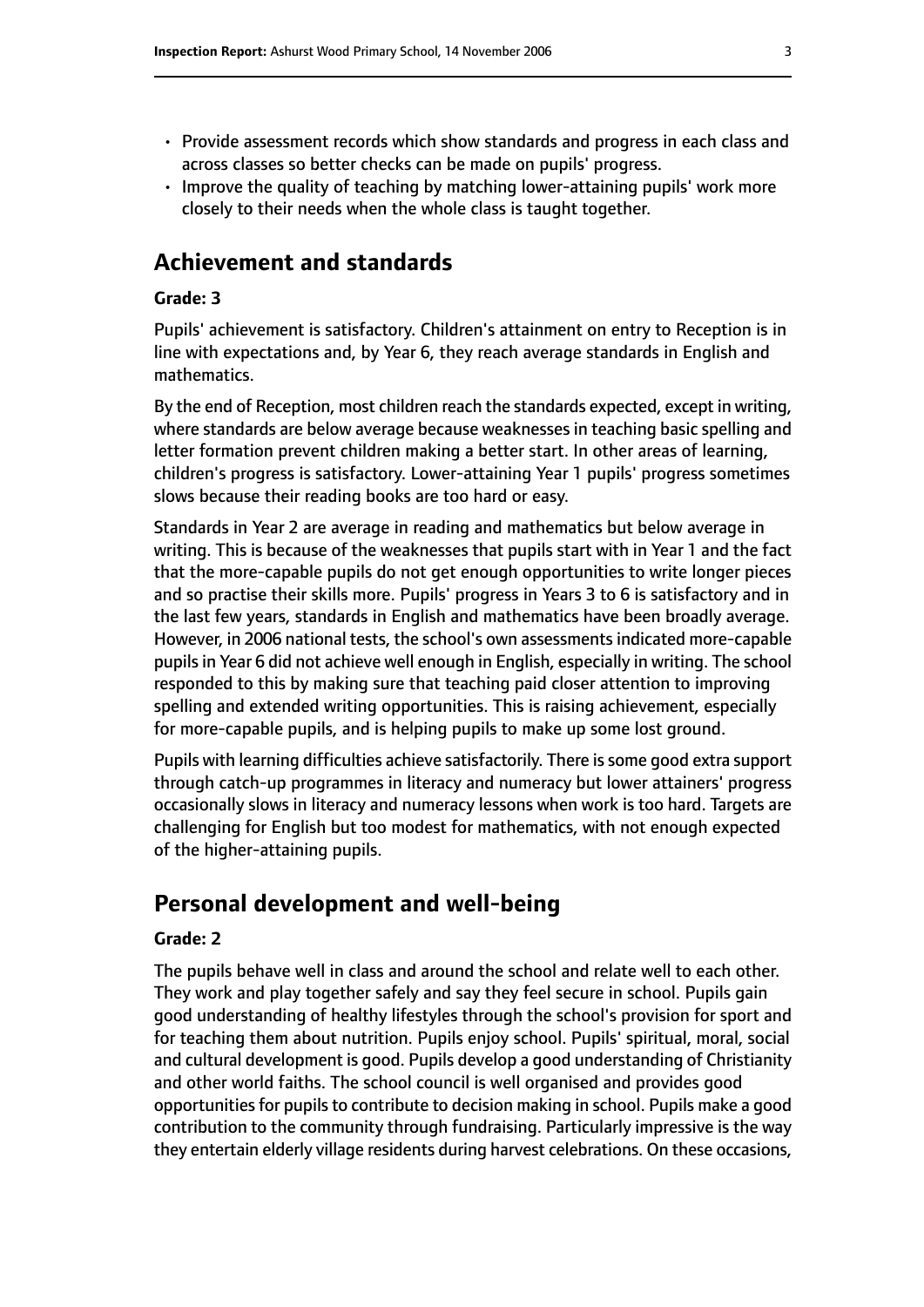pupils serve the residents with soup they have made from their school garden produce. Pupils' attendance is satisfactory. The development of economic understanding and of that of the world of work is less developed, with only satisfactory progress being made in acquiring basic skills.

# **Quality of provision**

#### **Teaching and learning**

#### **Grade: 3**

Teachers manage their pupils well. Their explanations are clear and informative and they make good use of questioning to check pupils' understanding. They use information and communication technology (ICT) well to help pupils learn. Lesson planning is detailed but in practice teaching does not always build on what pupils already know. The range of ability is particularly wide in each class in this school and teaching usually caters better for pupils' needs during group work than when the whole class is taught together. Work is sometimes too hard for lower-attaining pupils during this time and this slows their progress. More- capable pupils are occasionally given too much direction during group work and this inhibits independent work and problem solving. There is some good support by classroom assistants during group work and this is particularly effective when pupils work in the computer suite. Teachers' expectations for neat work are not always high enough and sometimes pupils' work is untidy.

#### **Curriculum and other activities**

#### **Grade: 3**

There have been significant improvements in the provision for ICT since the previous inspection and teachers are now using this well to support pupils' learning. The curriculum is enriched by a good range of clubs, visits and visitors. It has a practical base and this brings relevance to learning. For example, the school garden is used particularly well for enabling pupils to understand biological aspects of science. The international dimension is very strong and succeeds in giving the pupils experiences beyond their locality. The curriculum is broad. It is regularly enriched by specialist teaching by a modern foreign language specialist from the local secondary school. However, overall provision is satisfactory because of only satisfactory provision in literacy and numeracy.

#### **Care, guidance and support**

#### **Grade: 3**

The school takes good care of its pupils. There are strong procedures for promoting health and safety and pupils' personal welfare. The friendly atmosphere and strong sense of community help them feel secure. Teachers know their pupils well. Pupils with behavioural difficulties, including the significant proportion who are later entrants to the school, are well supported so they behave well. The quality of guidance to help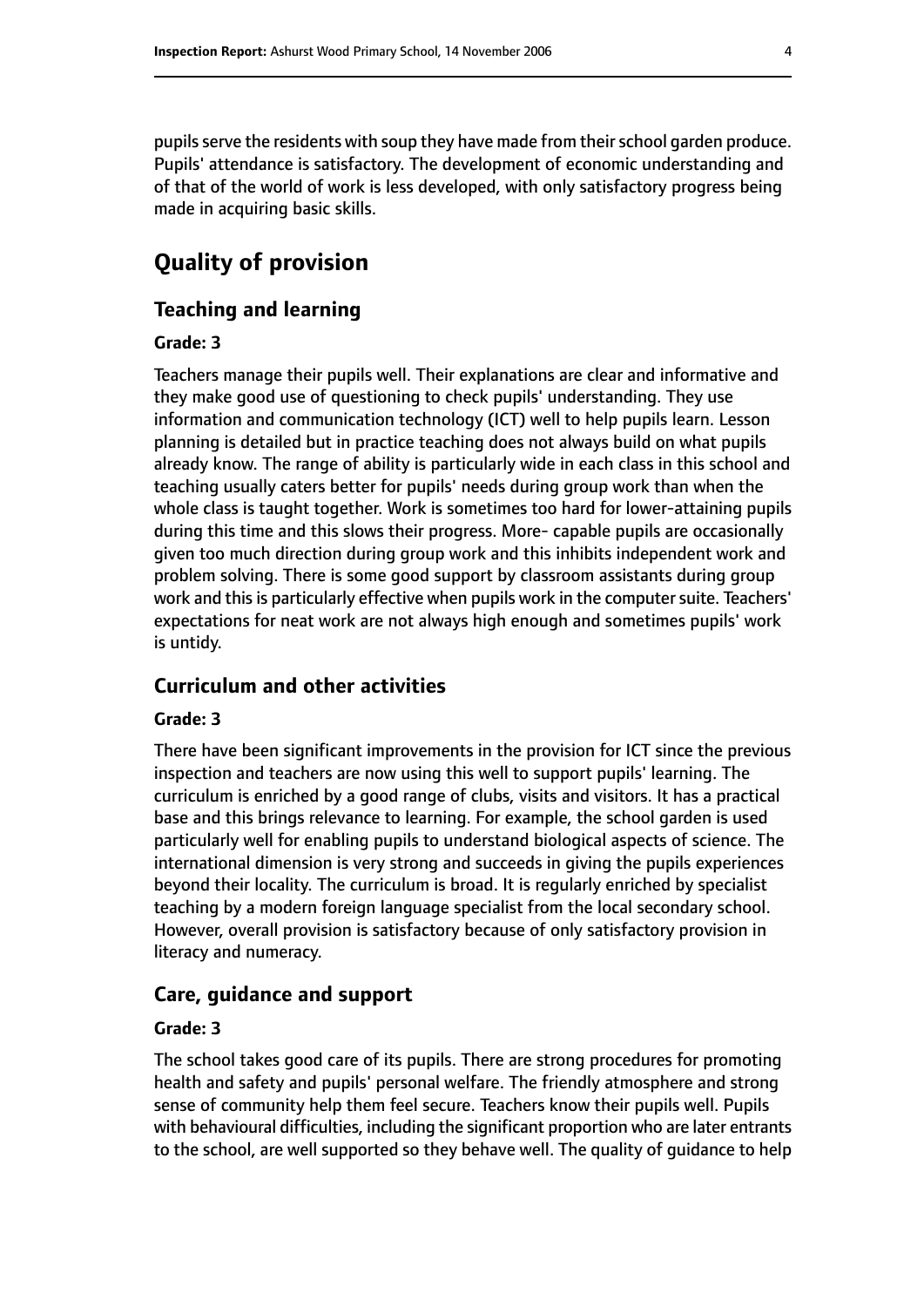pupils make progress in their academic work is satisfactory. Assessment in Reception has been improved and is now adequate. However, weaknesses in the past have prevented the school fully measuring children's attainment on entry and checking how well they are doing. Assessment in the rest of the school is thorough but teachers' recording systems for their regular assessments vary from class to class. There is no single tracking document which shows how well pupils progress as they move through the school. This prevents staff and school leaders readily making checks on pupils' progress.

#### **Leadership and management**

#### **Grade: 3**

The headteacher and her colleagues have taken effective steps in response to last year's disappointing results in Year 2 and in English for more-capable pupils in Year 6, although there is still work to do. Staffing is now settled. Staff are working purposefully together to improve achievement after significant staffing changes last year owing to the longer-term absences of several teachers. The school's capacity to improve is satisfactory.

The school's self-evaluation is mostly accurate. However, the systems for analysing pupils' achievement are cumbersome and prevent teachers, school leaders and governors easily evaluating pupils' standards and progress as they move through the school. This limits the ability of the school to evaluate the success of its strategies for raising achievement. It also prevents school leaders and teachers keeping a close watch on the proportions of pupils reaching satisfactory and higher standards in each year group and evaluating what must be done to raise achievement where necessary.

Governance is satisfactory. There is a relatively new governing body and many governors are still receiving training for their roles. They are very aware that they play an active part in the life of the school but do not yet challenge the school enough about the pupils' achievement.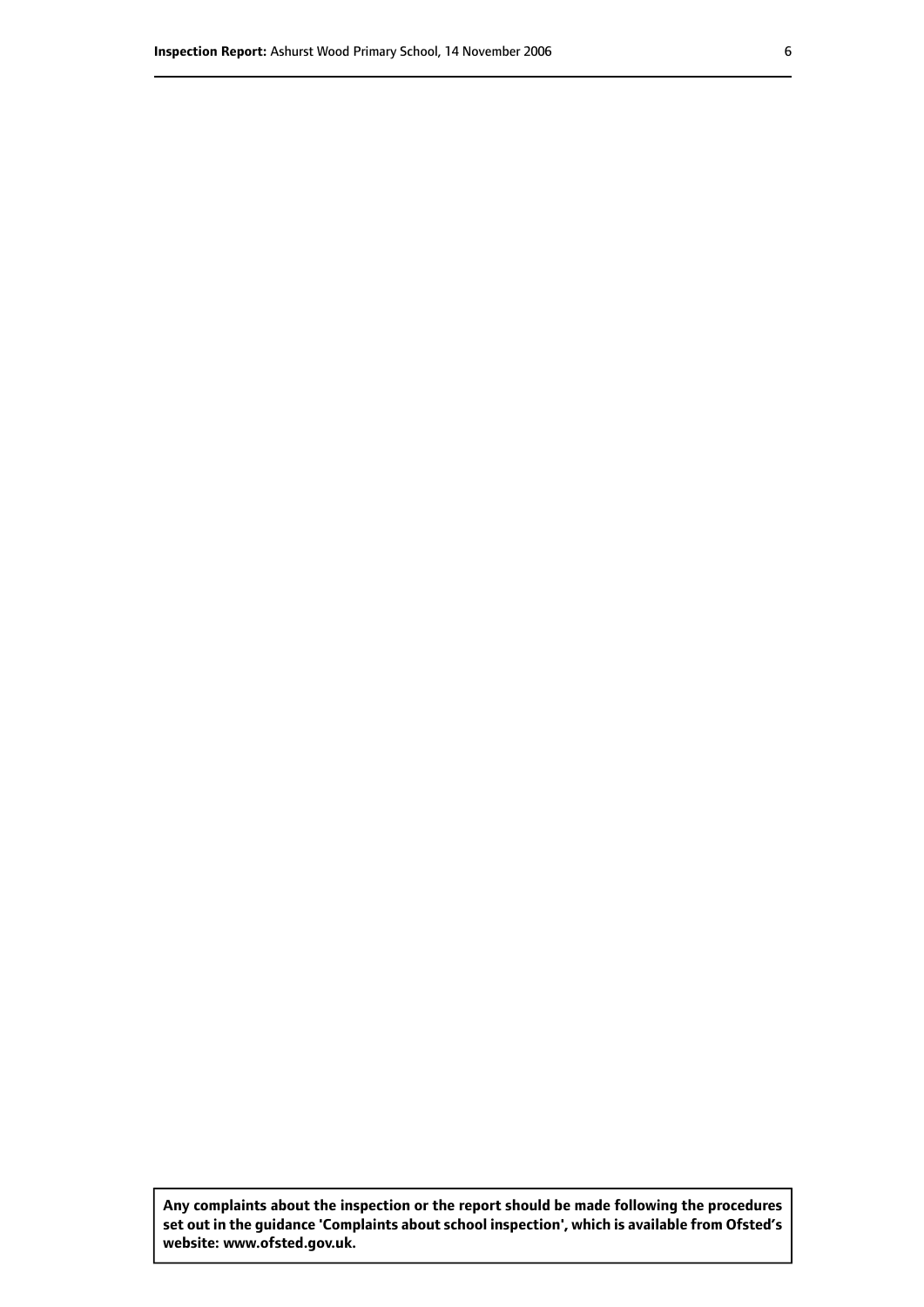# **Inspection judgements**

| Key to judgements: grade 1 is outstanding, grade 2 good, grade 3 satisfactory, and grade 4 | <b>School</b>  |
|--------------------------------------------------------------------------------------------|----------------|
| inadeauate                                                                                 | <b>Overall</b> |

# **Overall effectiveness**

| How effective, efficient and inclusive is the provision of education, integrated<br>care and any extended services in meeting the needs of learners? |     |
|------------------------------------------------------------------------------------------------------------------------------------------------------|-----|
| How well does the school work in partnership with others to promote learners'<br>well-being?                                                         |     |
| The quality and standards in the Foundation Stage                                                                                                    |     |
| The effectiveness of the school's self-evaluation                                                                                                    |     |
| The capacity to make any necessary improvements                                                                                                      |     |
| Effective steps have been taken to promote improvement since the last<br>inspection                                                                  | Yes |

## **Achievement and standards**

| How well do learners achieve?                                                                               |  |
|-------------------------------------------------------------------------------------------------------------|--|
| The standards <sup>1</sup> reached by learners                                                              |  |
| How well learners make progress, taking account of any significant variations between<br>groups of learners |  |
| How well learners with learning difficulties and disabilities make progress                                 |  |

# **Personal development and well-being**

| How good is the overall personal development and well-being of the<br>learners?                                  |  |
|------------------------------------------------------------------------------------------------------------------|--|
| The extent of learners' spiritual, moral, social and cultural development                                        |  |
| The behaviour of learners                                                                                        |  |
| The attendance of learners                                                                                       |  |
| How well learners enjoy their education                                                                          |  |
| The extent to which learners adopt safe practices                                                                |  |
| The extent to which learners adopt healthy lifestyles                                                            |  |
| The extent to which learners make a positive contribution to the community                                       |  |
| How well learners develop workplace and other skills that will contribute to<br>their future economic well-being |  |

# **The quality of provision**

| $\Box$ How effective are teaching and learning in meeting the full range of the $\Box$<br>  learners' needs?        |  |
|---------------------------------------------------------------------------------------------------------------------|--|
| $\mid$ How well do the curriculum and other activities meet the range of needs<br>$\mid$ and interests of learners? |  |
| How well are learners cared for, guided and supported?                                                              |  |

 $^1$  Grade 1 - Exceptionally and consistently high; Grade 2 - Generally above average with none significantly below average; Grade 3 - Broadly average to below average; Grade 4 - Exceptionally low.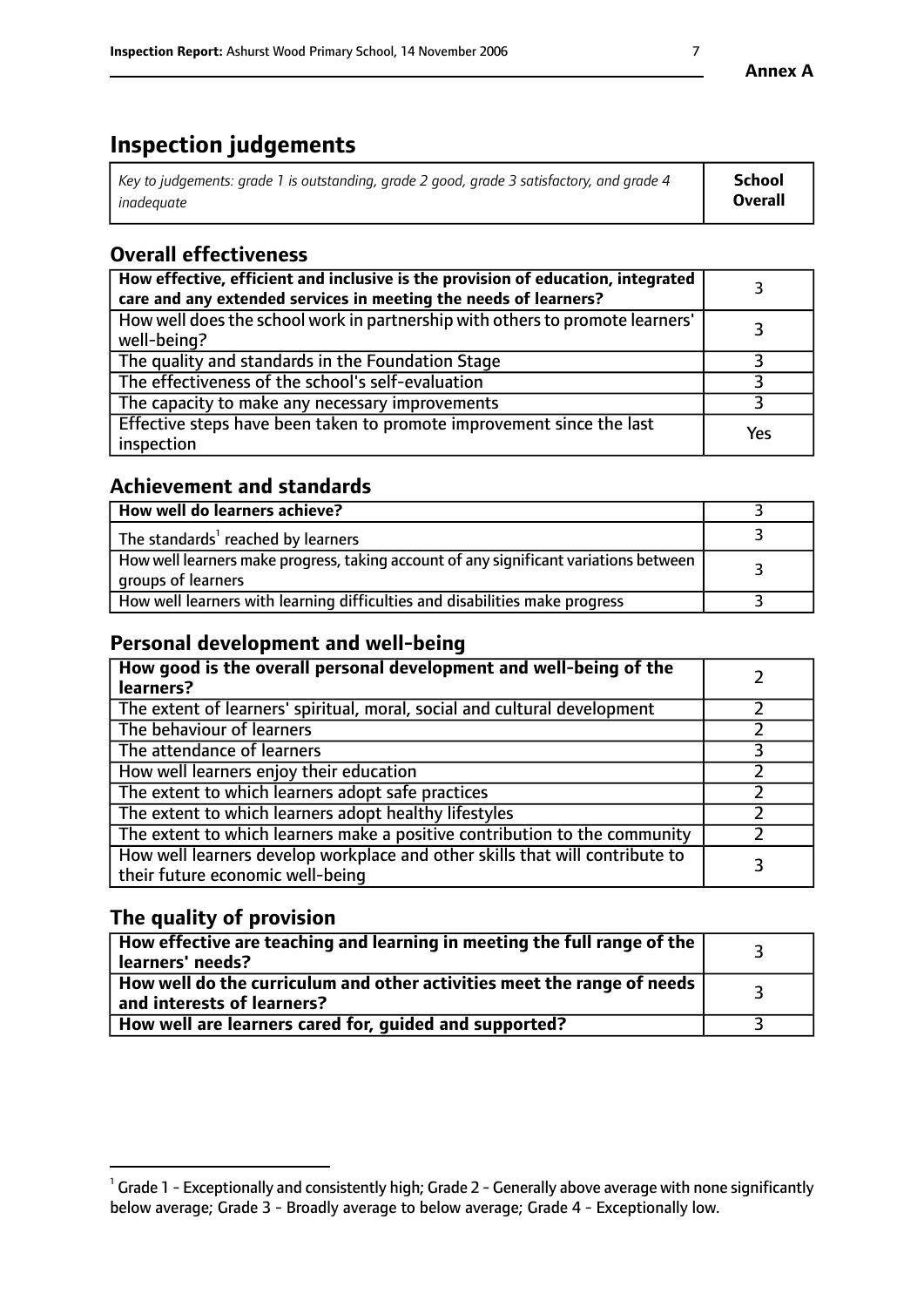# **Leadership and management**

| How effective are leadership and management in raising achievement<br>and supporting all learners?                                              |           |
|-------------------------------------------------------------------------------------------------------------------------------------------------|-----------|
| How effectively leaders and managers at all levels set clear direction leading<br>to improvement and promote high quality of care and education |           |
| How effectively performance is monitored, evaluated and improved to meet<br>challenging targets                                                 | 3         |
| How well equality of opportunity is promoted and discrimination tackled so<br>that all learners achieve as well as they can                     |           |
| How effectively and efficiently resources, including staff, are deployed to<br>achieve value for money                                          | 3         |
| The extent to which governors and other supervisory boards discharge their<br>responsibilities                                                  | 3         |
| Do procedures for safequarding learners meet current government<br>requirements?                                                                | Yes       |
| Does this school require special measures?                                                                                                      | No        |
| Does this school require a notice to improve?                                                                                                   | <b>No</b> |